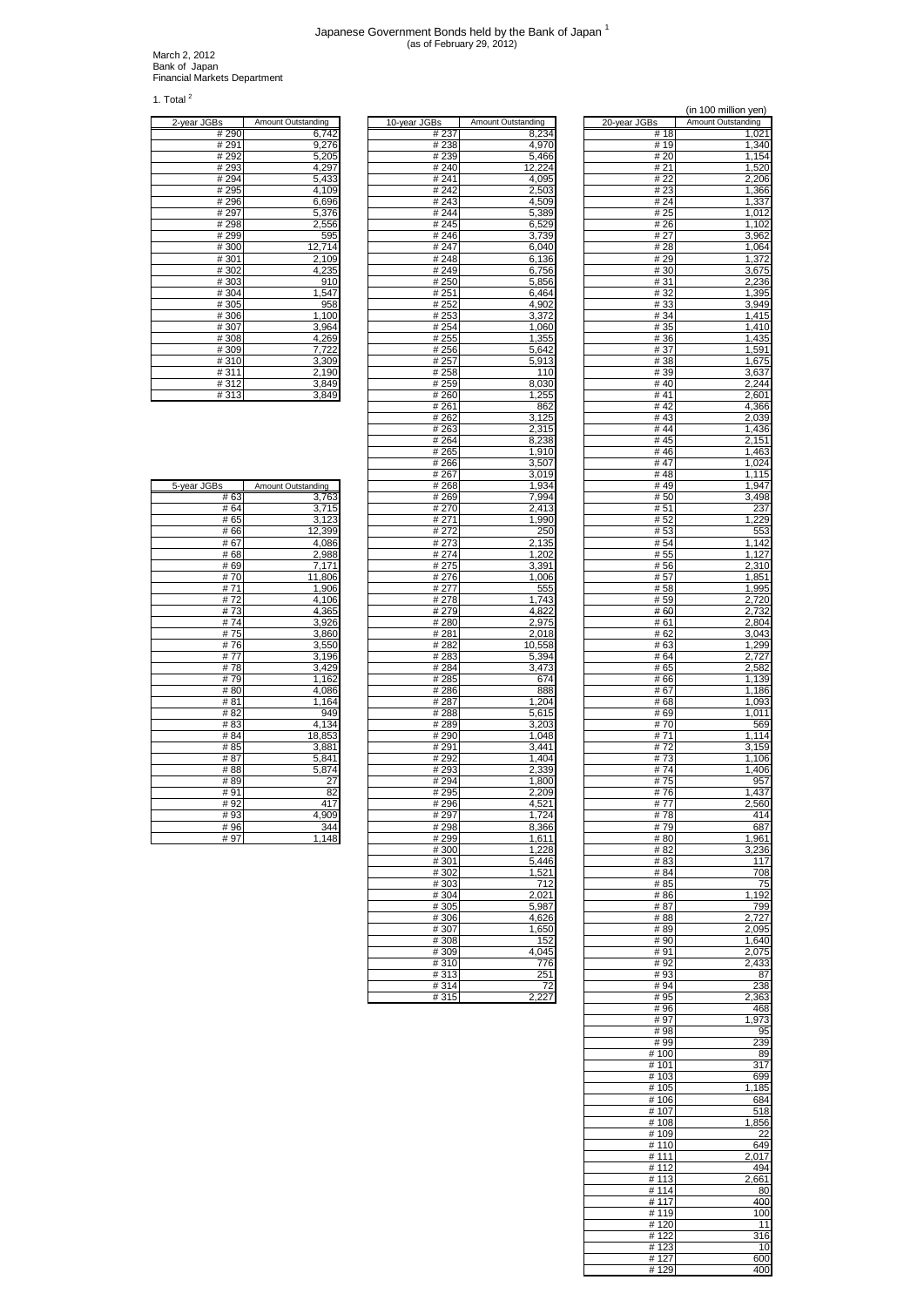| 30-year JGBs         | Amount Outstanding |
|----------------------|--------------------|
| #2                   | 53                 |
| #3                   | 256                |
| #4                   | 589                |
| #5                   | 201                |
| #6                   | 1                  |
| #7                   | 244                |
| # 8                  | 38                 |
| #9                   |                    |
| 10<br>#              | 645                |
| 11<br>#              | $\overline{74}$    |
| 12<br>#              | 31                 |
| 13<br>#              | 4                  |
| $\overline{14}$<br># | 56                 |
| $\overline{1}5$<br># | 259                |
| 16<br>#              | 666                |
| # $17$               | 395                |
| 18<br>#              | 75                 |
| 19<br>#              | $\mathbf{i}$       |
| # 20                 | 611                |
| #21                  |                    |
| # 22                 | 143                |
| #23                  | 87                 |
| # 24                 | 370                |
| #25                  | 298                |
| #26                  | 410                |
| # 27                 | 555                |
| #28                  | 81                 |
| #29                  | 335                |
| #31                  | 20                 |
| 400                  | ACA                |

| 30-year JGBs | Amount Outstanding | Floating-rate JGBs | Amount Outstanding | Inflation-Indexed Bonds | Amount Outstanding |
|--------------|--------------------|--------------------|--------------------|-------------------------|--------------------|
| #2           | 53                 | # 8                | 66                 | #1                      | З                  |
| #3           | 256                | #9                 | 649                | #2                      | 90                 |
| #4           | 589                | #10                | 564                | #3                      | 435                |
| #5           | 201                | #11                | 568                | # $4$                   | 567                |
| #6           | 1                  | #12                | 188                | #5                      | 244                |
| #7           | 244                | #13                | 897                | #6                      | 699                |
| # 8          | 38                 | #14                | 100                | #7                      | 341                |
| #9           | 1                  | #15                | 628                | #8                      | 1,205              |
| #10          | 645                | #16                | 903                | #9                      | 578                |
| #11          | 74                 | #17                | 281                | #10                     | 949                |
| #12          | 31                 | #18                | 258                | #11                     | 389                |
| # 13         | 4                  | #19                | 316                | #12                     | 1,131              |
| #14          | 56                 | #20                | 461                | #13                     | 228                |
| #15          | 259                | #21                | 1,195              | #14                     | 1,672              |
| #16          | 666                | #22                | 1,077              | #15                     | 339                |
| #17          | 395                | #23                | 741                | #16                     | 888                |
| #18          | 75                 | #24                | 557                |                         |                    |
| #19          | 1                  | # 25               | 892                |                         |                    |
| #20          | 611                | #26                | 339                |                         |                    |
| #21          | 1                  | #27                | 233                |                         |                    |
| #22          | 143                | #28                | 272                |                         |                    |
| #23          | 87                 | #29                | 378                |                         |                    |
| #24          | 370                | #30                | 337                |                         |                    |
| # 25         | 298                | #31                | 221                |                         |                    |
| #26          | 410                | #32                | 388                |                         |                    |
| # 27         | 555                | #33                | 526                |                         |                    |
| #28          | 81                 | #34                | 365                |                         |                    |
| #29          | 335                | # 35               | 165                |                         |                    |
| #31          | 20                 | #36                | 386                |                         |                    |
| #32          | 464                | #37                | 1,150              |                         |                    |
|              |                    | #38                | 1,005              |                         |                    |
|              |                    | #39                | 785                |                         |                    |
|              |                    | #40                | 368                |                         |                    |
|              |                    | #41                | 661                |                         |                    |
|              |                    | #42                | 723                |                         |                    |
|              |                    | #43                | 1,362              |                         |                    |
|              |                    | #44                | 718                |                         |                    |
|              |                    | #45                | 737                |                         |                    |
|              |                    | #46                | 419                |                         |                    |
|              |                    | #47                | 557                |                         |                    |
|              |                    | #48                | 442                |                         |                    |

| Inflation-Indexed Bonds | Amount Outstanding |
|-------------------------|--------------------|
| # 1                     |                    |
| $\overline{2}$<br>#     | 90                 |
| #3                      | 435                |
| #<br>$\overline{4}$     | 567                |
| # 5                     | 244                |
| #6                      | 699                |
| #7                      | 341                |
| #<br>8                  | 1,205              |
| # 9                     | 578                |
| # 10                    | 949                |
| #<br>11                 | 389                |
| # 12                    | 1,131              |
| #<br>13                 | 228                |
| # 14                    | 1,672              |
| #<br>15                 | 339                |
| #<br>16                 | 888                |

2. Asset Purchase Program<sup>3</sup>

| 2-year JGBs | Amount Outstanding | 5-year JGBs | Amount Outstanding | 10-year JGBs | Amount Outstanding |
|-------------|--------------------|-------------|--------------------|--------------|--------------------|
| #296        | 73                 | #68         | 20                 | #244         | 95                 |
| # 297       | 1,532              | # 69        | 428                | #245         | 705                |
| #298        | 1,646              | #70         | 1,031              | # 247        | 38                 |
| #299        | 472                | #71         | 24                 | #248         |                    |
| #300        | 1,034              | #72         | 3                  | #250         |                    |
| #301        | 1,500              | #73         | 1,098              | #251         | 644                |
| #302        | 1,714              | #76         | 151                | #253         | 29                 |
| #303        | 176                | #78         | 203                | #254         | 60                 |
| #304        | 521                | #79         | 356                | # 256        | 463                |
| #305        | 765                |             |                    | # 257        | 2,470              |
| #306        | 1,100              |             |                    |              |                    |
| #307        | 1,394              |             |                    |              |                    |
| #308        | 2,531              |             |                    |              |                    |
| #309        | 7,722              |             |                    |              |                    |
| #310        | 3,153              |             |                    |              |                    |
| #311        | 2,190              |             |                    |              |                    |
| #312        | 3,849              |             |                    |              |                    |
| #313        | 3,849              |             |                    |              |                    |
|             |                    |             |                    |              |                    |

| 2-year JGBs | Amount Outstanding | 5-year JGBs | Amount Outstanding | 10-year JGBs | Amount Outstanding |
|-------------|--------------------|-------------|--------------------|--------------|--------------------|
| #296        |                    | # 68        | 20                 | #244         |                    |
| # 297       | .532               | # 69        | 428                | # 245        |                    |
| #298        | .646               | #70         | 1,031              | # 247        |                    |
| #299        | 472                | # $7$       | 24                 | #248         |                    |
| #300        | .034               | #72         |                    | # 250        |                    |
| #301        | .500               | #73         | 1,098              | # 251        |                    |
| #302        | 714<br>.           | #76         | 151 <sub>1</sub>   | # 253        |                    |
| #303        | '76                | #78         | 203                | # 254        |                    |
| #304        | 521                | # 79        | 356                | # 256        |                    |

| (in 100 million yen) |  |
|----------------------|--|
| Amount Outstanding   |  |

|       | Amount Outstanding | 5-year JGBS | Amount Outstanding | <b>IU-year JGBS</b> | Alliount Outstanding |
|-------|--------------------|-------------|--------------------|---------------------|----------------------|
| #296  |                    | #68         | 20                 | # 244               | 95                   |
| # 297 | ,532               | # 69        | 428                | #245                | 705                  |
| # 298 | .646               | #70         | 1,031              | # 247               | 38                   |
| # 299 | 472                | # $74$      | 24                 | #248                |                      |
| #300  | ,034               | #72         |                    | # 250               |                      |
| #301  | ,500               | #73         | ,098               | # 251               | 644                  |
| #302  | .714               | #76         | 151                | # 253               | 29                   |
| #303  | 76                 | #78         | 203                | # 254               | 60                   |
| #304  | 521                | #79         | 356                | #256                | 463                  |
| # 305 | 765                |             |                    | # 257               | 2.470                |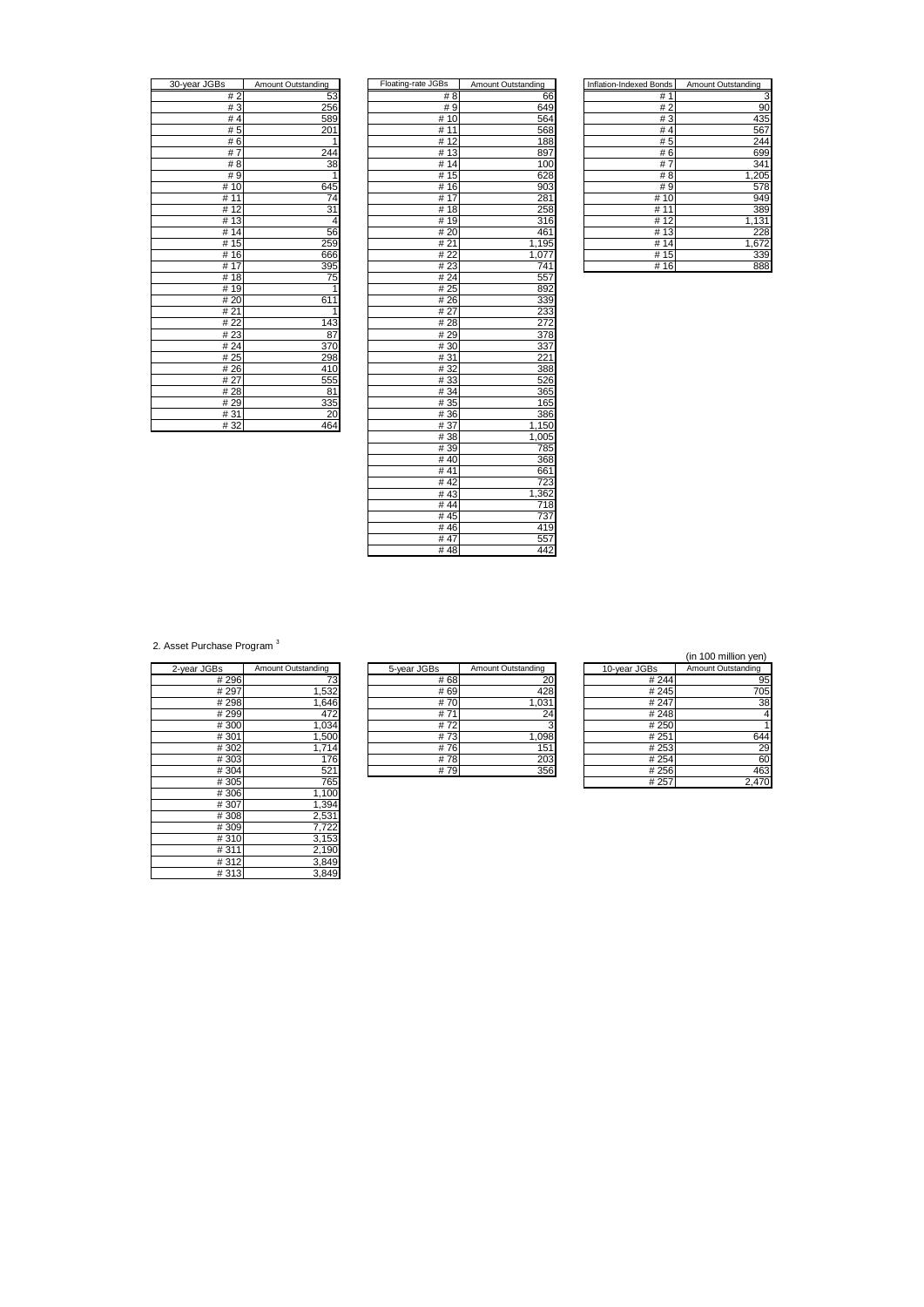<sup>3.</sup> Excluding the Asset Purchase Program <sup>4</sup>

| 2-year JGBs | Amount Outstanding |
|-------------|--------------------|
| #290        | 6,742              |
| # 291       | 9,276              |
| #292        | 5,205              |
| #293        | 4,297              |
| #294        | 5,433              |
| #295        | 4,109              |
| #296        | 6,623              |
| #297        | 3,844              |
| #298        | 910                |
| #299        | 123                |
| #300        | 11,680             |
| #301        | 609                |
| #302        | 2,521              |
| #303        | 734                |
| #304        | 1,026              |
| #305        | 193                |
| #307        | 2,570              |
| #308        | 1,738              |
| #310        | 156                |

|              |                    |                   |                    |              | $\mu$ , in the continuum $\mu$ can $\mu$ |
|--------------|--------------------|-------------------|--------------------|--------------|------------------------------------------|
| 2-year JGBs  | Amount Outstanding | 10-year JGBs      | Amount Outstanding | 20-year JGBs | Amount Outstanding                       |
| # 290        | 6,742              | # 237             | 8,234              | #18          | 1,021                                    |
| # 291        | 9,276              | # 238             | 4,970              | # 19         | 1,340                                    |
| # 292        | 5,205              | #239              | 5,466              | #20          | 1,154                                    |
| #293<br>#294 | 4,297<br>5,433     | #240<br>#241      | 12,224<br>4,095    | # 21<br># 22 | 1,520<br>2,206                           |
| #295         | 4,109              | #242              | 2,503              | #23          | 1,366                                    |
| #296         | 6,623              | #243              | 4,509              | # 24         | 1,337                                    |
| #297         | 3,844              | #244              | 5,294              | # 25         | 1,012                                    |
| #298         | 910                | #245              | 5,824              | # 26         | 1,102                                    |
| #299         | 123                | #246              | 3,739              | # 27         | 3,962                                    |
| #300         | 11,680             | # 247             | 6,002              | #28          | 1,064                                    |
| #301         | 609                | #248              | 6,132              | #29          | 1,372                                    |
| #302         | 2,521              | #249              | 6,756              | # 30         | 3,675                                    |
| #303         | 734                | #250              | 5,855              | #31          | 2,236                                    |
| #304         | 1,026              | # 251             | 5,820              | # 32         | 1,395                                    |
| #305<br>#307 | 193<br>2,570       | # 252<br># 253    | 4,902<br>3,343     | #33<br># 34  | 3,949<br>1,415                           |
| #308         | 1,738              | #254              | 1,000              | # 35         | 1,410                                    |
| #310         | 156                | # 255             | 1,355              | # 36         | 1,435                                    |
|              |                    | #256              | 5,179              | #37          | 1,591                                    |
|              |                    | #257              | 3,443              | #38          | 1,675                                    |
|              |                    | #258              | 110                | # 39         | 3,637                                    |
|              |                    | # 259             | 8,030              | #40          | 2,244                                    |
|              |                    | #260              | 1,255              | #41          | 2,601                                    |
|              |                    | # 261             | 862                | #42          | 4,366                                    |
|              |                    | #262              | 3,125              | #43          | 2,039                                    |
| 5-year JGBs  | Amount Outstanding | # 263             | 2,315              | # 44         | 1,436                                    |
| #63          | 3,763              | # 264             | 8,238              | #45<br>#46   | 2,151                                    |
| # 64<br># 65 | 3,715<br>3,123     | # 265<br># 266    | 1,910<br>3,507     | #47          | 1,463                                    |
| #66          | 12,399             | #267              | 3,019              | #48          | 1,024<br>1,115                           |
| #67          | 4,086              | # 268             | 1,934              | #49          | 1,947                                    |
| #68          | 2,968              | #269              | 7,994              | #50          | 3,498                                    |
| #69          | 6,743              | # 270             | 2,413              | # 51         | 237                                      |
| #70          | 10,775             | # 271             | 1,990              | # 52         | 1,229                                    |
| #71          | 1,882              | # 272             | 250                | #53          | 553                                      |
| #72          | 4,103              | #273              | 2,135              | # 54         | 1,142                                    |
| #73          | 3,267              | #274              | 1,202              | # 55         | 1,127                                    |
| #74          | 3,926              | #275              | 3,391              | #56          | 2,310                                    |
| #75          | 3,860              | #276              | 1,006              | #57          | 1,851                                    |
| #76<br>#77   | 3,399<br>3,196     | # 277<br># 278    | 555<br>1,743       | #58<br>#59   | 1,995<br>2,720                           |
| #78          | 3,226              | # 279             | 4,822              | # 60         | 2,732                                    |
| #79          | 806                | #280              | 2,975              | # 61         | 2,804                                    |
| #80          | 4,086              | #281              | 2,018              | # 62         | 3,043                                    |
| #81          | 1,164              | # 282             | 10,558             | # 63         | 1,299                                    |
| #82          | 949                | $\frac{1}{4}$ 283 | 5,394              | # 64         | 2,727                                    |
| #83          | 4,134              | # 284             | 3,473              | # 65         | 2,582                                    |
| #84          | 18,853             | # 285             | 674                | #66          | 1,139                                    |
| # 85         | 3,881              | #286              | 888                | #67          | 1,186                                    |
| #87<br>#88   | 5,841<br>5,874     | # 287             | 1,204<br>5,615     | #68          | 1,093<br>1,011                           |
| #89          | 27                 | #288<br>#289      | 3,203              | #69<br>#70   | 569                                      |
| #91          | 82                 | #290              | 1,048              | #71          | 1,114                                    |
| #92          | 417                | #291              | 3,441              | #72          | 3,159                                    |
| #93          | 4,909              | #292              | 1,404              | #73          | 1,106                                    |
| #96          | 344                | #293              | 2,339              | #74          | 1,406                                    |
| #97          | 1,148              | #294              | 1,800              | #75          | 957                                      |
|              |                    | # 295             | 2,209              | #76          | 1,437                                    |
|              |                    | #296              | 4,521              | #77          | 2,560                                    |
|              |                    | #297              | 1,724              | #78          | 414                                      |
|              |                    | #298<br>#299      | 8,366<br>1,611     | #79<br>#80   | 687<br>1,961                             |
|              |                    | #300              | 1,228              | #82          | 3,236                                    |
|              |                    | #301              | 5,446              | #83          | 117                                      |
|              |                    | #302              | 1,521              | # 84         | 708                                      |
|              |                    | #303              | 712                | # 85         | 75                                       |
|              |                    | #304              | 2,021              | #86          | 1,192                                    |
|              |                    | #305              | 5,987              | #87          | 799                                      |
|              |                    | #306              | 4,626              | #88          | 2,727                                    |
|              |                    | #307              | 1,650              | #89          | 2,095                                    |
|              |                    | #308              | 152                | # 90         | 1,640                                    |
|              |                    | #309              | 4,045              | # 91         | 2,075                                    |
|              |                    | #310              | 776                | # 92         | 2,433                                    |
|              |                    | #313              | 251                | #93<br># 94  | 87<br>238                                |
|              |                    | #314<br>#315      | 72<br>2,227        | #95          | 2,363                                    |
|              |                    |                   |                    |              |                                          |

|                |                    |              | (in 100 million yen) |
|----------------|--------------------|--------------|----------------------|
| .<br>Bs        | Amount Outstanding | 20-year JGBs | Amount Outstanding   |
| # 237          | 8,234              | #18          | 1,021                |
| # 238          | 4,970              | # 19         | 1,340                |
| # 239          | 5,466              | # 20         | 1,154                |
| # 240          | 12,224             | # 21         | 1,520                |
| #241           | 4,095              | # 22         | 2,206                |
| # 242          | 2,503              | #23          | 1,366                |
| #243           | 4,509              | # 24         | 1,337                |
| #244           | 5,294              | # 25         | 1,012                |
| # 245          | 5,824              | # 26         | 1,102                |
| #246           | 3,739              | # 27         | 3,962                |
| # 247          | 6,002              | # 28         | 1,064                |
| #248           | 6,132              | # 29         | 1,372                |
| #249           | 6,756              | #30          | 3,675                |
| #250           | 5,855              | #31          | 2,236                |
| # 251          | 5,820              | #32          | 1,395                |
| # 252          | 4,902              | #33          | 3,949                |
| # 253          | 3,343              | #34          | 1,415                |
| # 254          | 1,000              | # 35         | 1.410                |
| # 255          | 1,355              | #36          | 1,435                |
| # 256          | 5,179              | #37          | 1,591                |
| # 257          | 3,443              | #38          | 1,675                |
| # 258<br># 259 | 110<br>8,030       | #39<br>#40   | 3,637<br>2,244       |
|                | 1,255              | #41          |                      |
| # 260<br># 261 | 862                | #42          | 2,601                |
| # 262          | 3,125              | #43          | 4,366<br>2,039       |
| # 263          | 2,315              | #44          | 1,436                |
| # 264          | 8,238              | # 45         | 2,151                |
| # 265          | 1,910              | #46          | 1,463                |
| #266           | 3,507              | #47          | 1,024                |
| # 267          | 3,019              | #48          | 1.115                |
| #268           | 1,934              | #49          | 1,947                |
| # 269          | 7,994              | #50          | 3,498                |
| # 270          | 2,413              | # 51         | 237                  |
| #271           | 1,990              | #52          | 1,229                |
| # 272          | 250                | # 53         | 553                  |
| # 273          | 2,135              | # 54         | 1,142                |
| # 274          | 1,202              | # 55         | 1,127                |
| #275           | 3,391              | #56          | 2,310                |
| # 276          | 1,006              | # 57         | 1,851                |
| # 277          | 555                | #58          | 1,995                |
| # 278          | 1,743              | # 59         | 2,720                |
| # 279          | 4,822              | # 60         | 2,732                |
| #280           | 2,975              | # 61         | 2,804                |
| # 281          | 2,018              | # 62         | 3,043                |
| # 282          | 10,558             | # 63         | 1,299                |
| # 283          | 5,394              | # 64         | 2,727                |
| # 284          | 3,473              | # 65         | 2,582                |
| # 285          | 674                | #66          | 1,139                |
| #286           | 888                | #67          | 1,186                |
| # 287          | 1,204              | # 68         | 1,093                |
| #288           | 5,615              | # 69         | 1,011                |
| # 289          | 3,203              | #70          | 569                  |
| # 290          | 1,048              | # 71         | 1,114                |
| # 291          | 3,441              | #72          | 3,159                |
| # 292          | 1,404              | #73          | 1.106                |
| #293           | 2,339              | #74          | 1,406                |
| # 294          | 1,800              | #75          | 957                  |
| # 295          | 2,209              | #76          | 1,437                |
| # 296          | 4,521              | #11          | 2,560                |
| # 297          | 1,724              | #78          | 414                  |
| #298           | 8,366              | #79          | 687                  |
| # 299          | 1,611<br>1,228     | # 80         | 1,961                |
| #300<br>#301   | 5,446              | #82          | 3,236<br>117         |
| #302           | 1,521              | # 83<br>#84  | 708                  |
| # 303          | 712                | # 85         | 75                   |
| # 304          | 2,021              | #86          | 1,192                |
| # 305          | 5,987              | # 87         | 799                  |
| #306           | 4,626              | #88          | 2,727                |
| # 307          | 1,650              | #89          | 2,095                |
| #308           | 152                | #90          | 1,640                |
| #309           | 4,045              | #91          | 2,075                |
| # 310          | 776                | #92          | 2,433                |
| #313           | 251                | #93          | 87                   |
| # 314          | 72                 | # 94         | 238                  |
| #315           | 2,227              | #95          | 2,363                |
|                |                    | #96          | 468                  |
|                |                    | #97          | 1,973                |
|                |                    | #98          | 95                   |
|                |                    | #99          | 239                  |
|                |                    | #100         | 89                   |
|                |                    | # 101        | 317                  |
|                |                    | # 103        | 699                  |
|                |                    | # 105        | 1,185                |
|                |                    | #106         | 684                  |
|                |                    | # 107        | 518                  |
|                |                    | #108         | 1,856                |
|                |                    | # 109        | 22                   |
|                |                    | #110         | 649                  |
|                |                    | # 111        | 2,017                |
|                |                    | # 112        | 494                  |
|                |                    | # 113        | 2,661                |
|                |                    | # 114        | 80                   |
|                |                    | # 117        | 400                  |
|                |                    | # 119        | 100                  |
|                |                    | #120         | 11                   |
|                |                    | #122         | $\overline{316}$     |
|                |                    | #123         | 10                   |
|                |                    | #127         | 600                  |
|                |                    | #129         | 400                  |

| 5-year JGBs | Amount Outstanding |
|-------------|--------------------|
| #63         | 3,763              |
| # 64        | 3,715              |
| # 65        | 3,123              |
| #66         | 12,399             |
| #67         | 4,086              |
| #68         | 2,968<br>6,743     |
| #69         |                    |
| #70         | 10,775             |
| #71         | 1,882              |
| #72         | 4,103              |
| #73         | 3,267              |
| #74         | 3,926              |
| #75         | 3,860              |
| #76         | 3,399              |
| #77         | 3,196              |
| #78         | 3,226              |
| #79         | 806                |
| #80         | 4,086              |
| #81         | 1,164              |
| #82         | 949                |
| #83         | 4,134              |
| #84         | 18,853             |
| # 85        | 3,881              |
| #87         | 5,841              |
| #88         | 5,874              |
| #89         | 27                 |
| # 91        | 82                 |
| #92         | 417                |
| #93         | 4,909              |
| #96         | 344                |
| # 97        | 1,148              |